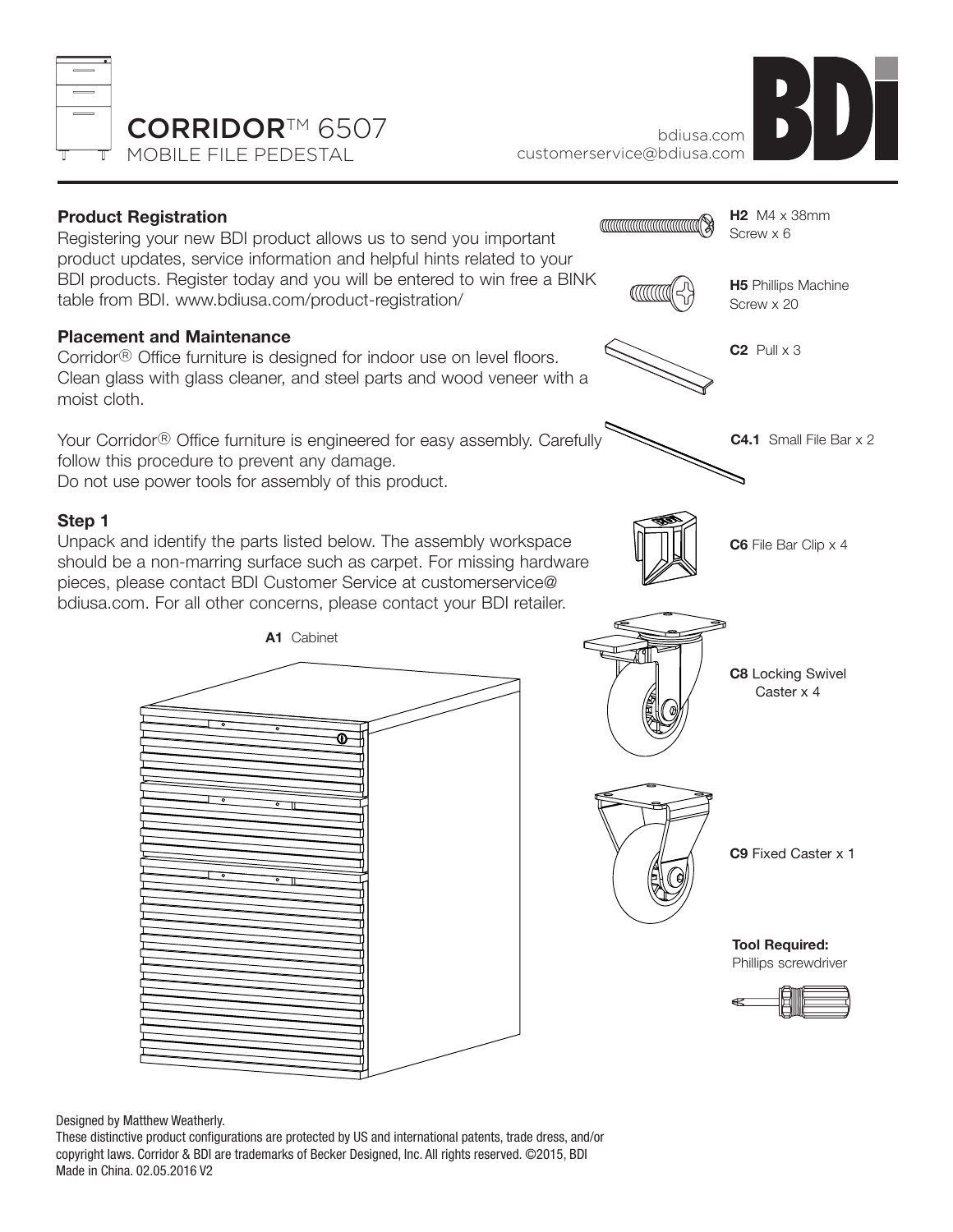**Step 2 -** Rest **Cabinet** on its back side. Attach **Casters** to **Cabinet** using **Screws H5** and tighten with a Phillips screwdriver.



**Step 3 -** Attach **Pulls** using **Screws H2** and tighten with a Phillips screwdriver.

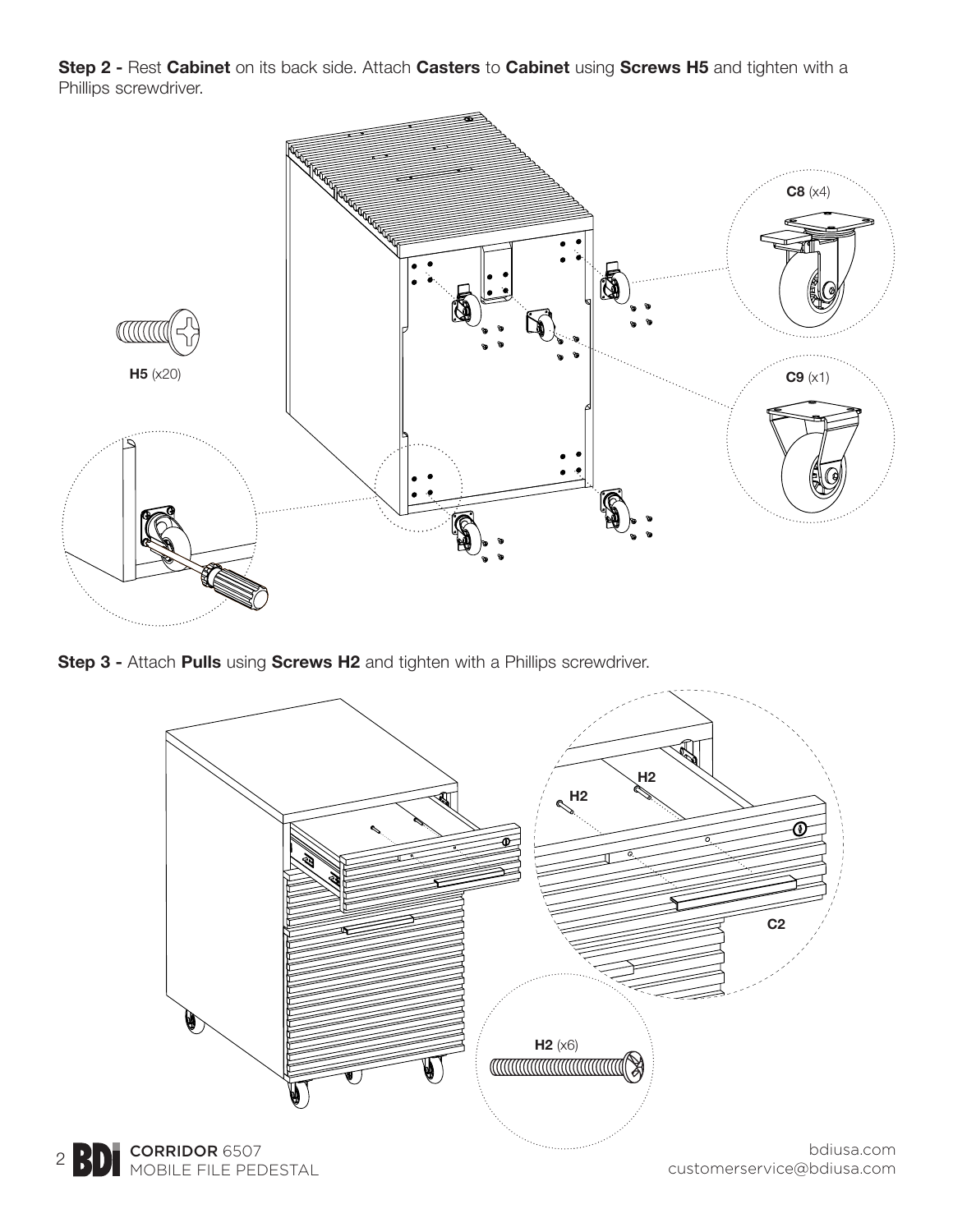## **Step 4 - File Bar Installation (Letter File)**

For letter files facing sideways, attach **File Bar Clip C6** to both ends of **Small File Bar C4.1** as shown. Place the file bar assembly in the notches located on the left and right drawer side panels. For front facing letter files, skip this step altogether.



**Step 5 - Legal File Accommodation**